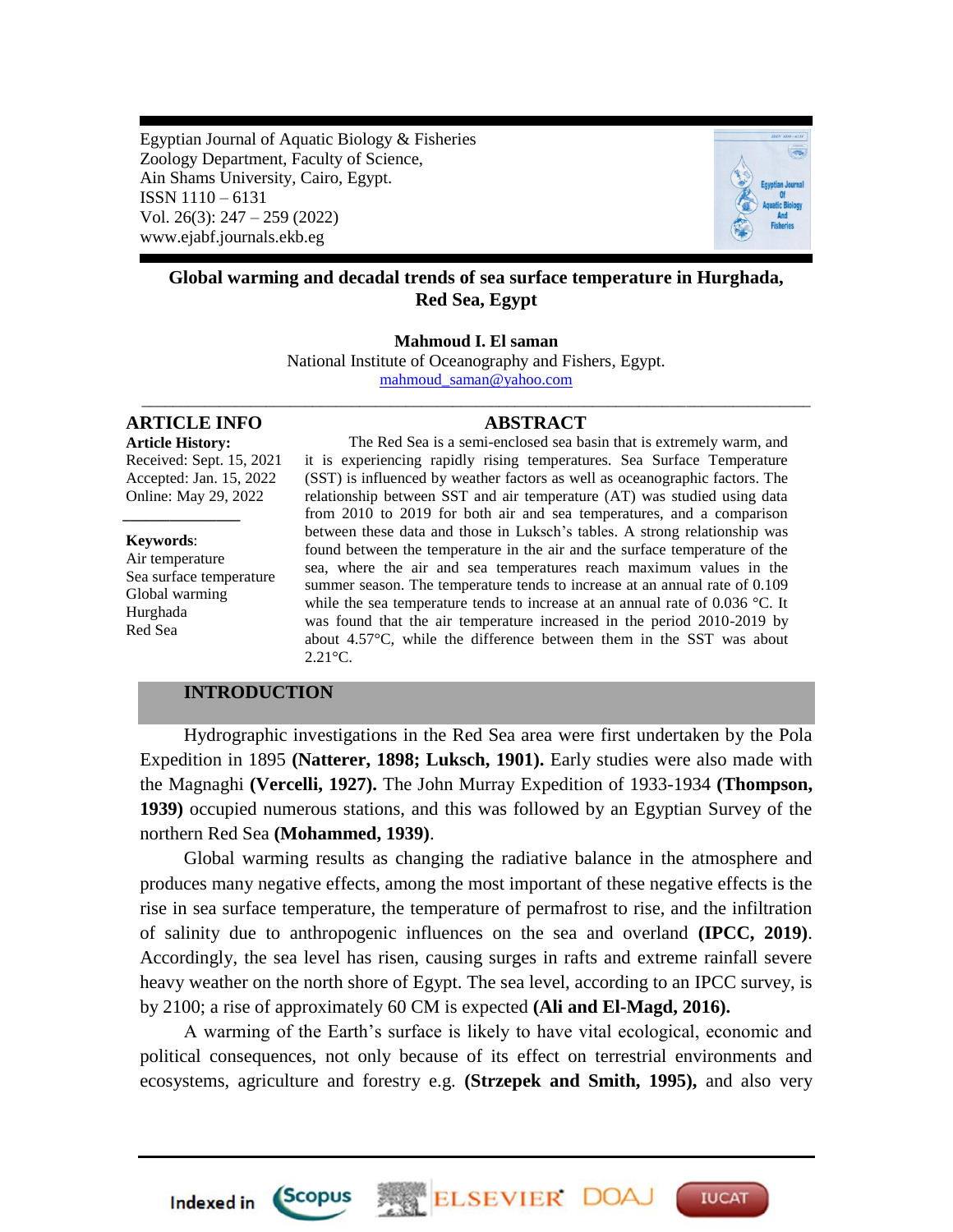important, due to its effect on aquatic environments and ecosystems, water supplies and fisheries **(Watson** *et al.,* **1996)**.

The Red Sea is a semi-enclosed, extremely warm sea basin, experiencing rapid warming **(Belkin, 2009 ; Raitsos, 2011& 2013).** Between 1982 and 2006, the average annual temperature of the Red Sea increased by 0.74 °C **(Belkin, 2009)**, comparable to the global average of 0.85 °C **(Rhein** *et al***., 2013).** An intense warming event occurred in 1994 leading to a 0.7°C increase in mean annual sea surface temperature **(Raitsos, 2011).** Currently, the average temperatures in the Red Sea already exceed those of other tropical regions **(Cantin, 2010).** Yet, the Red Sea hosts one of the largest reef systems in the world, where organisms may be already close to their thermal limits.

SST is one of the most important physical properties of aqueous systems; any change in SST can alter marine ecosystems, affect in plant, animal species and microbes in the ocean, also, have an impact on migration and reproduction patterns, threaten sensitive ocean life such as coral reefs and exert influence on the frequency and intensity of harmful algal blooms such as "Red Tide" (Ostrander *et al.*, 2000), in addition to, marine organisms tolerate a specific range of temperatures **(Dunham** *et al***., 2003)**.

The Red Sea can be divided into five sub-basins as: the Gulf of Aden Basin, southern Bab Al-Mandab Strait, southern Red Sea, central Red Sea and northern Red Sea **(Al-Horani** *et al***., 2006).** The latter basin was considered to be in an arid climate zone with little rainfall and runoff. Also, **Langodan** *et al***. (2017)** showed that the northern region of the Red Sea is affected by the Mediterranean climate and therefore it is always exposed to the northern winds, but the high mountains surrounding it prevent these winds from some areas and thence, the weather varies from one region to another.

Generally, several studies consider that meteorological parameters as well as hydrological parameters are the main factors affecting SST changes **(Lima** *et al***., 2012 and Chaidez** *et al***., 2017).**

This paper deals with data of air and sea surface temperatures collected during the "Pola" Expeditions in 1895 - 1898 by **(Luksch, 1901)** of the Red Sea, and compare with air and sea surface temperature values of the period from 2010 to 2019 of north Hurghada on the Red Sea coast. Also, to understand the changed in sea surface temperature and air temperature for long time.

#### **MATERIALS AND METHODS**

Air temperature (AT) values were recorded each hour of the period from 2010 to 2019 from https:/[/www.worldweatheronline.com/h Hurghada-weather-history/al-bahr-al](http://www.worldweatheronline.com/h%20Hurghada-weather-history/al-bahr-al-red./)[red./,](http://www.worldweatheronline.com/h%20Hurghada-weather-history/al-bahr-al-red./) while and sea surface temperature (SST) measurements were recorded from https:// sea temperature.info/march/el-gouna-water-temperature.html. The study area is located north of Hurghada on the Red Sea coast at Lat. 27° 23' 18.01" N & Long. 33° 40' 44.55" E. on the other hand, AT and SST data were taken from Luksch's table according to (**Sherif, 1953**) to carry out a comparison with the new results of the period from 2010 to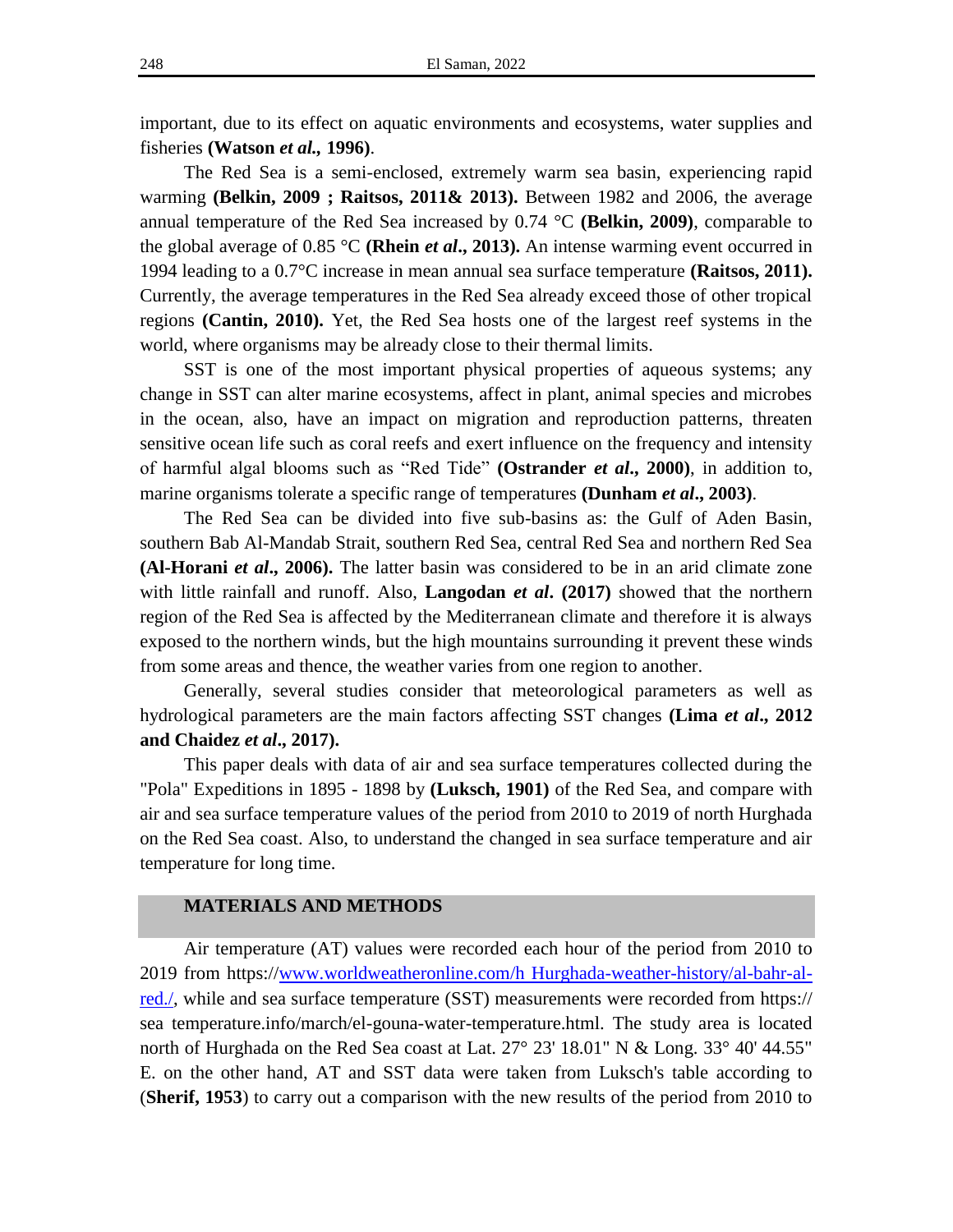

2019. The newly data was processed in Excel and SPSS programs, while the location map was drawn up using Golden Software Surfer 15 (Fig. 1).

Fig.1. Location map of the study area.

### **RESULTS AND DISCUSSION**

The heat balance of the sea is determined primarily by three radiative and two nonradiative heat exchange processes; the absorption of direct and diffuse short-wave radiation from the sun and the atmosphere, respectively; the absorption of long-wave radiation from the atmosphere; the emission of long-wave radiation from the sea surface; the exchange of latent heat between sea surface and atmosphere due to evaporation and condensation; and the convective exchange of sensible heat between sea surface and atmosphere **(e.g. Sweers, 1976).**

#### **1- The air temperature (AT)**

Insolation of sea water surface varies across the world depending on latitude and season. The net radiation at a certain location is positive during the day, as the surface gains heat from the sun's rays, while at night, the flow of short wave radiation stops, but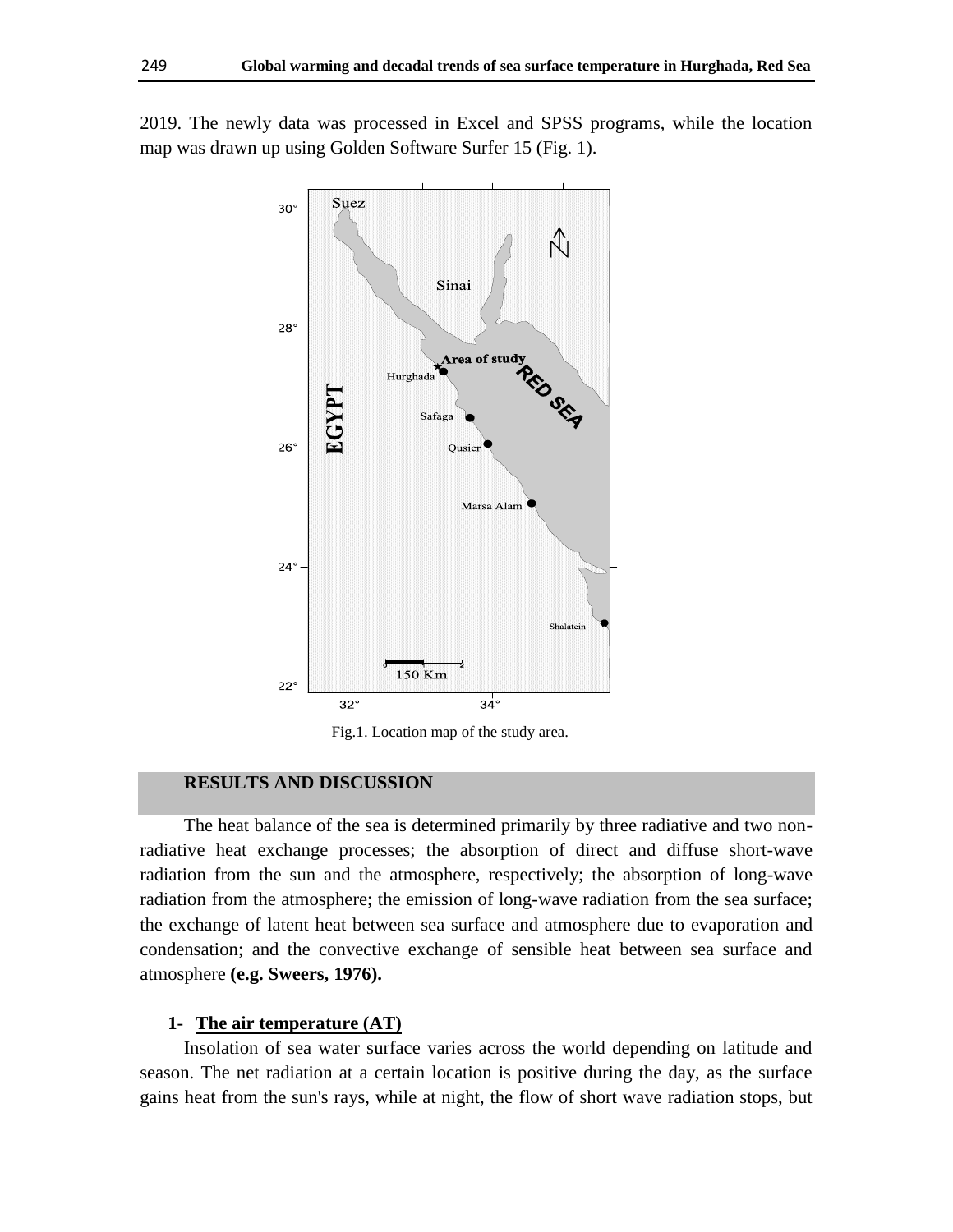the earth continues to radiate long wave radiation, therefore, the net radiation becomes negative. Daily cycles of **AT** northern Hurghada during period 2010-2019 are shown in (Fig. 2). The height of the **AT** curve varies with the [seasons,](https://geography.name/seasons/) in the summer; temperatures are warm and the daily curve is high, while in the winter; the temperatures are cold. The September equinox is considerably warmer than the March equinox even though net radiation is the same, this is due to the temperature lag behind net radiation, reflecting earlier conditions.



Fig. 2.The annual variation of **AT** from north Hurghada during the period 2010-2019 corresponding data recoded by Luksch's table (1898).

The average values of **AT** from the north Hurghada oscillates between the months of June and August, whereas the highest value  $(34.68 \degree C)$  was recorded only during June (2016), while in Luksch's table (1898) it is 29.20  $\degree$ C (Table 1). Also, the lowest value (14.88 °C) was recorded during January 2012, while it was 19.80 °C in Luksch's table (1898). A cloud-like curve shows the temperature values over the period from 2010 - 2019 (Fig. 2). The width of this cloud is the least possible in the summer season, especially in July  $(1.60 \degree C)$  and widened in the winter and autumn seasons to about 5.2 °C. The change in the values of the incident radiation and the rate of evaporation in the winter season may be led to a change in the **AT** within ten years causing its wide range in the winter. However, the **AT** in the cloud curve is much higher than they were since nearly a hundred years. Line׳s Luksch divided **AT** line to worm and cold parts (Fig. 3), where worm part extends from April to September and cold one extends from October to March.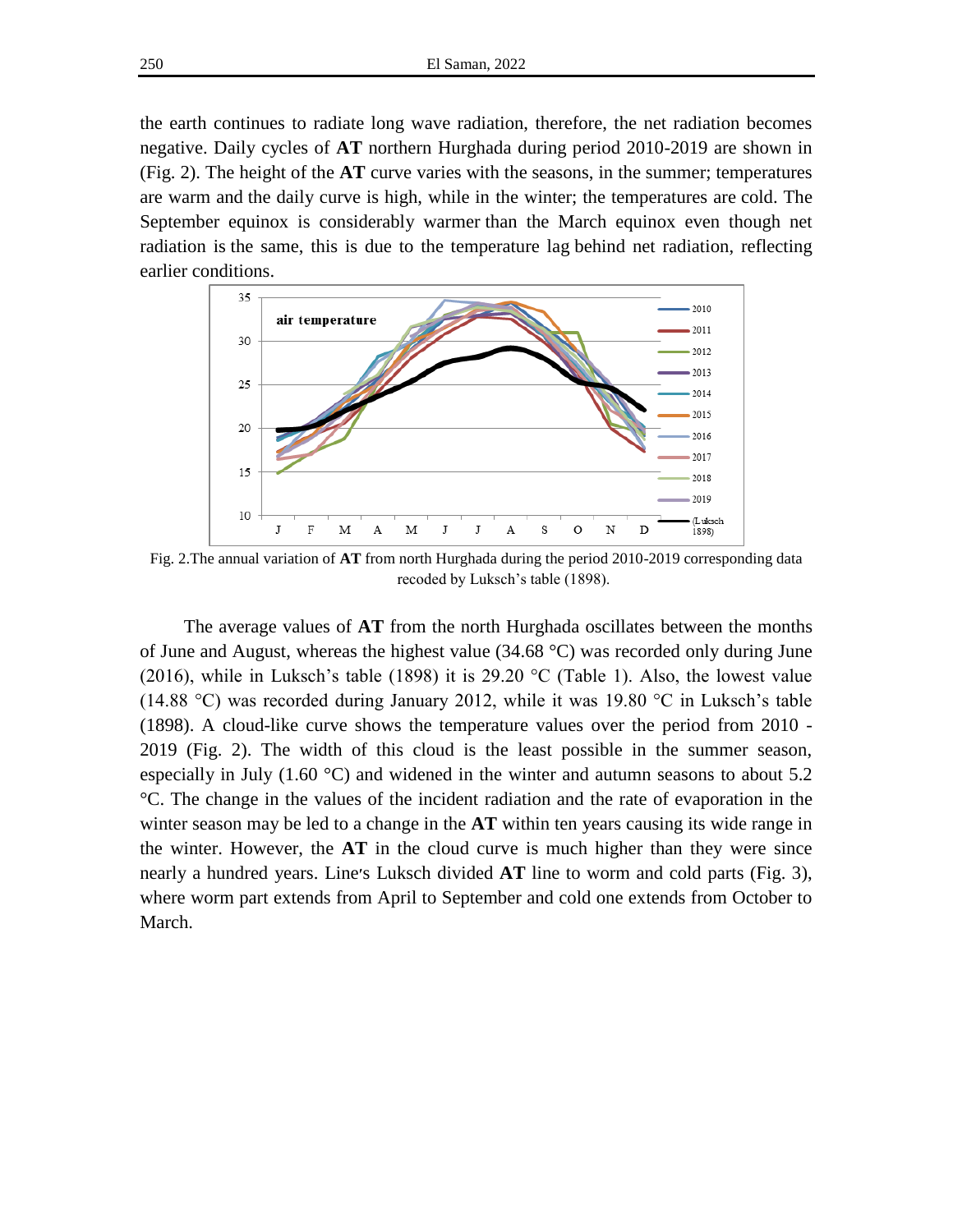| year<br>month           | Jan.  | Feb.   | Mar.  | Apr.   | <b>May</b> | Ju.   | Jul.  | AU.   | Sep.   | Oct.  | Nov.  | Dec.  |
|-------------------------|-------|--------|-------|--------|------------|-------|-------|-------|--------|-------|-------|-------|
| 2010                    | 18.93 | 20.45  | 22.32 | 25.65  | 29.02      | 32.64 | 32.85 | 34.45 | 31.58  | 28.67 | 24.64 | 19.12 |
| 2011                    | 17.30 | 19.20  | 20.64 | 24.18  | 28.04      | 30.86 | 32.77 | 32.53 | 29.89  | 26.36 | 20.05 | 17.35 |
| 2012                    | 14.88 | 17.28  | 18.84 | 25.11  | 29.68      | 32.95 | 34.11 | 33.44 | 30.98  | 30.98 | 20.55 | 19.39 |
| 2013                    | 18.72 | 20.69  | 23.41 | 25.99  | 31.60      | 32.56 | 33.00 | 33.20 | 30.52  | 25.66 | 23.79 | 17.73 |
| 2014                    | 18.59 | 20.35  | 23.03 | 28.23  | 29.72      | 32.79 | 33.98 | 33.79 | 30.59  | 26.95 | 22.82 | 20.16 |
| 2015                    | 17.23 | 19.16  | 23.04 | 25.05  | 29.94      | 31.52 | 33.66 | 34.47 | 33.26  | 28.77 | 32.56 | 28.78 |
| 2016                    | 16.72 | 20.54  | 23.24 | 27.68  | 30.03      | 34.68 | 34.30 | 33.52 | 31.10  | 27.26 | 22.99 | 17.75 |
| 2017                    | 16.48 | 17.04  | 20.84 | 25.27  | 28.97      | 31.63 | 33.52 | 33.94 | 30.80  | 26.55 | 22.03 | 19.83 |
| 2018                    | 17.88 | $\ast$ | 23.97 | 26.17  | 31.69      | 32.83 | 33.91 | 33.35 | 31.37  | 28.01 | 23.35 | 18.72 |
| 2019                    | 16.86 | 18.90  | 21.81 | $\ast$ | 30.54      | 32.83 | 34.36 | 33.84 | $\ast$ | 28.90 | 25.03 | 19.60 |
| Luksch'<br><u>table</u> | 19.80 | 20.20  | 22.00 | 23.70  | 25.40      | 27.50 | 28.20 | 29.20 | 28.00  | 25.40 | 24.60 | 22.10 |

Table 1.The average values of AT during the period 2010 – 2019 of north Hurghada and corresponding data recoded by Luksch's table.

\* not detected



Fig. 3.The annual variation of AT (pale line), SST (dark line), trend line of AT (pale dotted line) and trend line of SST (dark sold line) during the period 2010 – 2019.

At north Hurghada; trend line of air temperature during the period 2010 – 2019 tend to increase (Fig. 3), this increasing was calculated according to the equation;

$$
T_a\!\!=0.0003\;t+25.927
$$

Where:

 $T_a$  is air temperature, t is the time

From the (figure 3) we can deduce the temporal change of air temperature which tends to increase with rate of 0.109 °C annually, this value corresponds to the global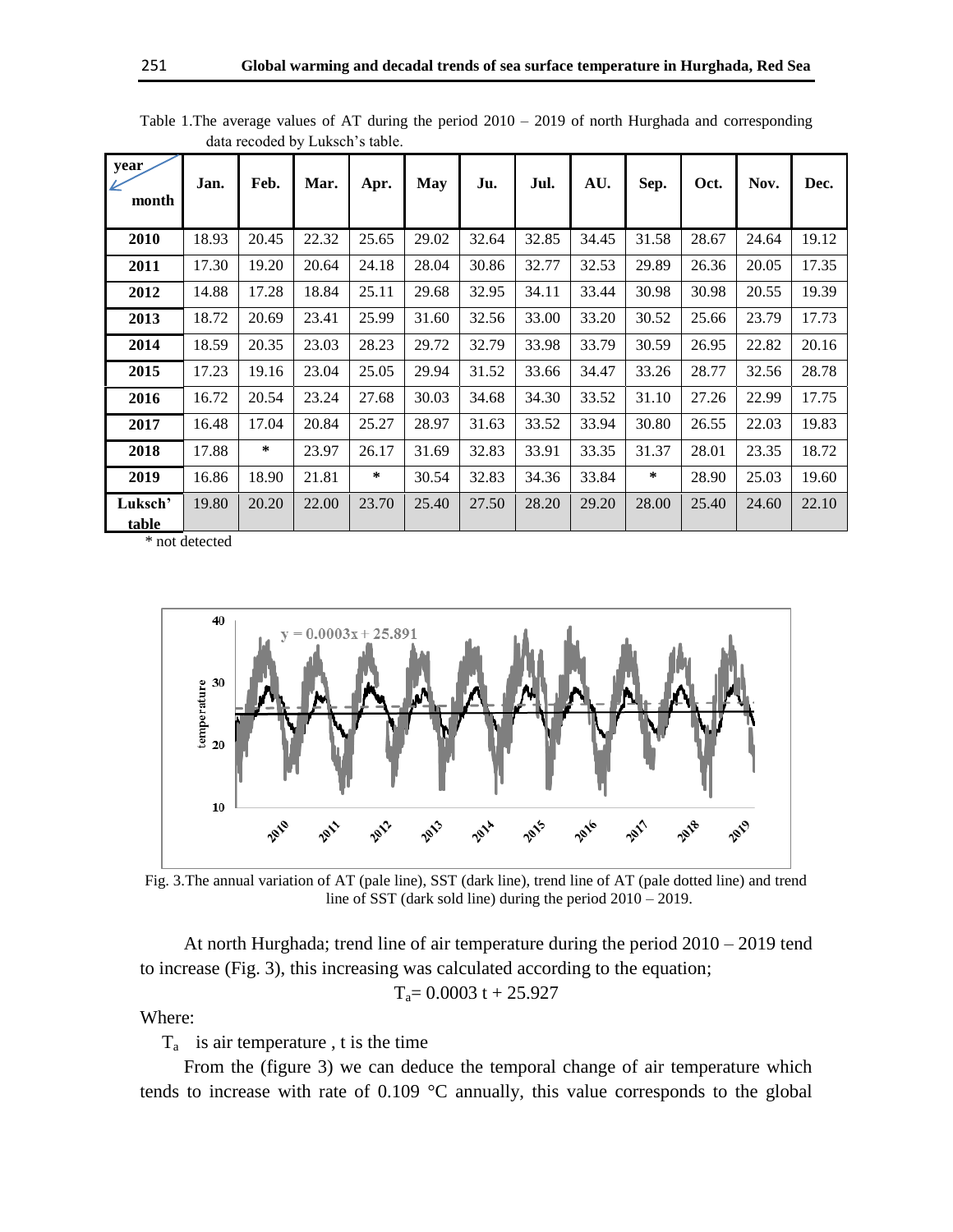average of the oceans 0.85 °C, **(Rhein,** *et al***., 2013)**, and lower than the average values 0.74 °C which calculated between 1982 and 2006 detected by **(Belkin, 2009)** and also lower than the global average 0.7 °C which recorded by **(Raitsos, 2011).**

#### **2- The Sea Surface Temperature (SST)**

The northern Red Sea experiences maximum annual temperature  $(T_m)$  throughout July while  $T_m$  is reached between late July and mid– August in the southern Red Sea **(Chaidez** *et al***., 2017). Eladawy** *et al***., (2017)** illustrate that SST is affected by many weather factors; they considered that wind is one of the most influential factors. **Raitsos**  *et al.***, (2011)** showed that SST appears to track air temperatures, this opinion was confirmed by **(Shaltout and Omstedt, 2014)**. Sea level pressure, precipitation and total cloud cover, surface wind stress, and air & sea heat flow affect SST **(Sartimbul** *et al.,* **2018).**

The highest and lowest SST values depend on the change from season to another one and the air temperature above surface water to a large extent, where the change in the SST follows the change in the AT **(Livingstone and Lotter, 1998).** As it is showed in Figure (4); SST distribution produces a curve similar to AT distribution, also the values of peak SST are fluctuate between 28.98 and 29.27  $\degree$ C which recorded during August, and it is less than the average temperature (27.9  $^{\circ}$ C), recorded by (Luksch's table) and the bottoms of SST curves were observed during March 2012 as  $21.28 \degree C$  (Table 2), which were lower than the average value of SST  $(21.40 \degree C)$  which detected by (Luksch's table).

Also, as shown in figure (3); the trend line of the SST curves increases according to the following equation:

$$
T_w = 0.0001 t + 25.022
$$

Where:  $T_w$  is SST and t is the time.

This equation exhibits that the average value of SST tends to increase with a rate of 0.036 °C annually, this trend is lower than these occurred in 1994 with rate  $(0.7 \text{ }^{\circ}\text{C})$ , **(Raitsos, 2011),** while in the present study (from 2010 to 2019) mean SST is higher than those in the Lucksh's table.

#### **3- The relation between AT and SST**

In general, the essential similarity in the physical processes which determine AT and SST can result in a high degree of correlation between them, allowing at least some inferences on the one to be drawn from the other, **(Webb, 1974)**.

Based on the scheme of the relationship between SST distribution and corresponding values of AT (Fig .5) annually from 2010 to 2019. In general, increases in AT are mirrored well on SST than are equivalent decreases. This is due to increasing temperature increase is associated with an increase in thermal stability among the upper layer of water in a stratified sea. This separates the upper layer of water from the lower layer to a certain extent, essentially reducing the thickness of the mixed layer and causing it to react more sensitively to fluctuations in the net heat flux through the sea surface. In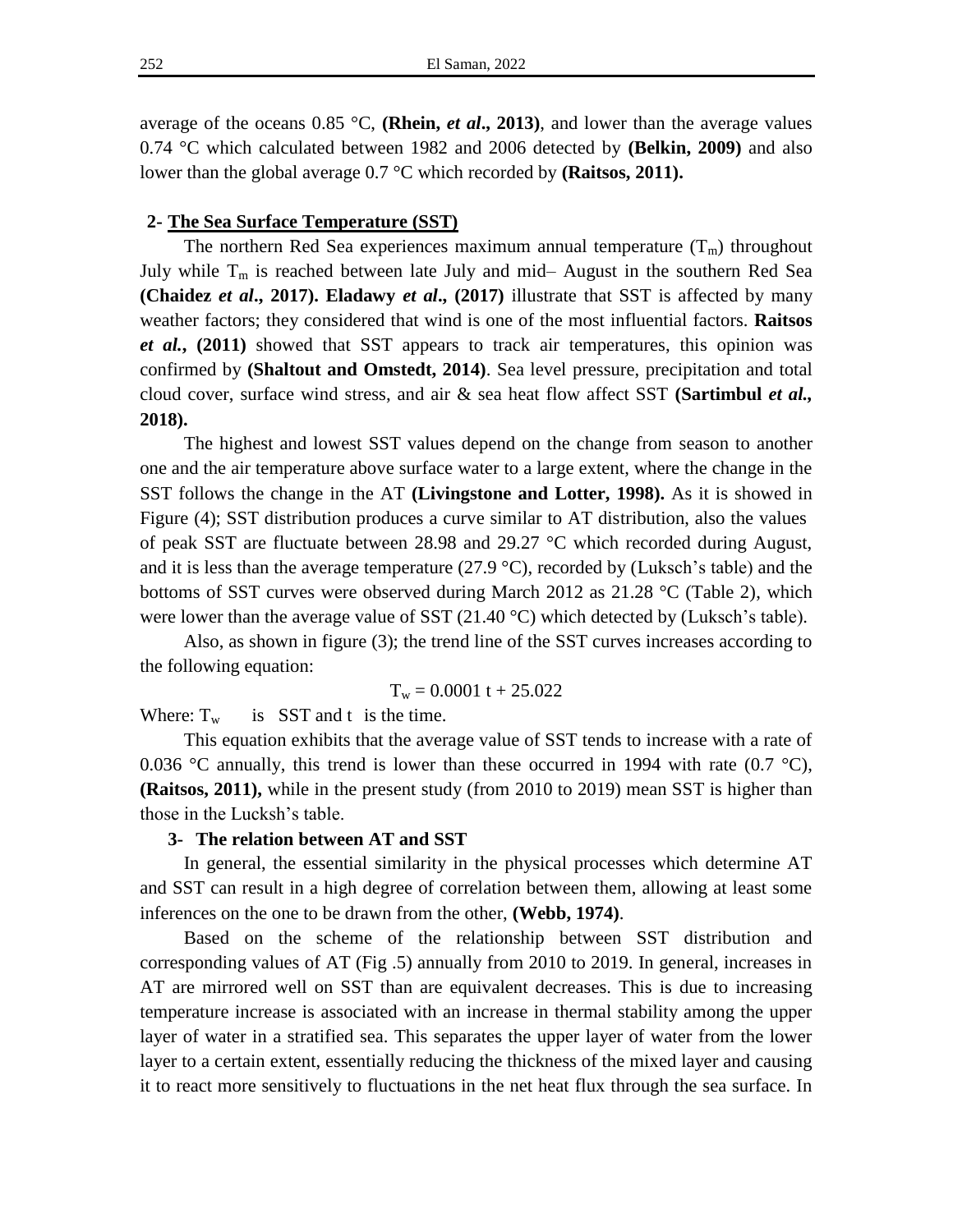contrast, a decrease in SST is associated with a decrease in thermal stability among the upper layer of water in a stratified sea, and consequently with an increase in turbulent mixing and a deepening of the mixed layer, reducing the sensitivity of its response to fluctuations in the net heat flux.

| year<br>month    | Jan.  | Feb   | Mar.  | Ap.   | May   | Jun.  | Jul.  | Au.   | Sep.  | Oct.  | Nov.  | Dec.  |
|------------------|-------|-------|-------|-------|-------|-------|-------|-------|-------|-------|-------|-------|
| 2010             | 23.82 | 23.33 | 23.04 | 23.20 | 24.81 | 26.46 | 27.48 | 29.06 | 27.83 | 28.09 | 27.24 | 25.24 |
| 2011             | 23.43 | 22.57 | 22.27 | 22.61 | 23.85 | 25.14 | 26.94 | 27.51 | 27.59 | 26.72 | 24.59 | 22.98 |
| 2012             | 22.36 | 21.44 | 21.28 | 22.75 | 24.63 | 26.65 | 28.68 | 28.93 | 27.86 | 27.56 | 26.31 | 24.40 |
| 2013             | 23.50 | 21.95 | 22.46 | 22.93 | 25.38 | 26.95 | 27.23 | 28.61 | 27.61 | 26.35 | 25.79 | 23.83 |
| 2014             | 22.60 | 22.24 | 22.21 | 23.42 | 25.14 | 26.28 | 27.99 | 28.98 | 27.70 | 26.55 | 25.16 | 24.19 |
| 2015             | 22.67 | 22.09 | 22.09 | 22.70 | 24.58 | 25.88 | 27.68 | 28.87 | 28.27 | 28.00 | 26.08 | 23.65 |
| 2016             | 22.20 | 21.89 | 22.60 | 24.01 | 25.30 | 27.14 | 28.66 | 28.46 | 27.43 | 26.95 | 25.99 | 23.87 |
| 2017             | 22.18 | 21.41 | 21.72 | 22.65 | 24.63 | 26.15 | 28.43 | 27.83 | 26.99 | 26.08 | 25.18 | 24.11 |
| 2018             | 22.93 | 22.10 | 22.71 | 22.91 | 26.05 | 27.51 | 28.55 | 28.83 | 27.14 | 27.12 | 25.99 | 23.95 |
| 2019             | 22.31 | 21.95 | 21.45 | 22.14 | 24.76 | 27.38 | 28.43 | 29.27 | *     | 26.75 | 26.18 | 24.33 |
| Luksch'<br>table | 22.10 | 21.40 | 22.10 | 22.90 | 24.20 | 25.30 | 26.60 | 27.90 | 26.90 | 27.00 | 25.10 | 23.50 |

Table 2.The average of SST during the period 2010-2019 and those recorded in Luksch's table.



Fig. 4.The annual variation of SST during the period 2010-2019 and the corresponding data in Luksch's table .

The SST corresponds to AT throughout each year can be divided into two parts:

**The first part (worm part):** ATs rise to their highest levels during the year lasts for about 8 months, usually starts from March and ends in October. This period is repeated in most years, while it was shorten for 6 months as happened in 2011. This result agrees with past statements calculated from table of Luksch.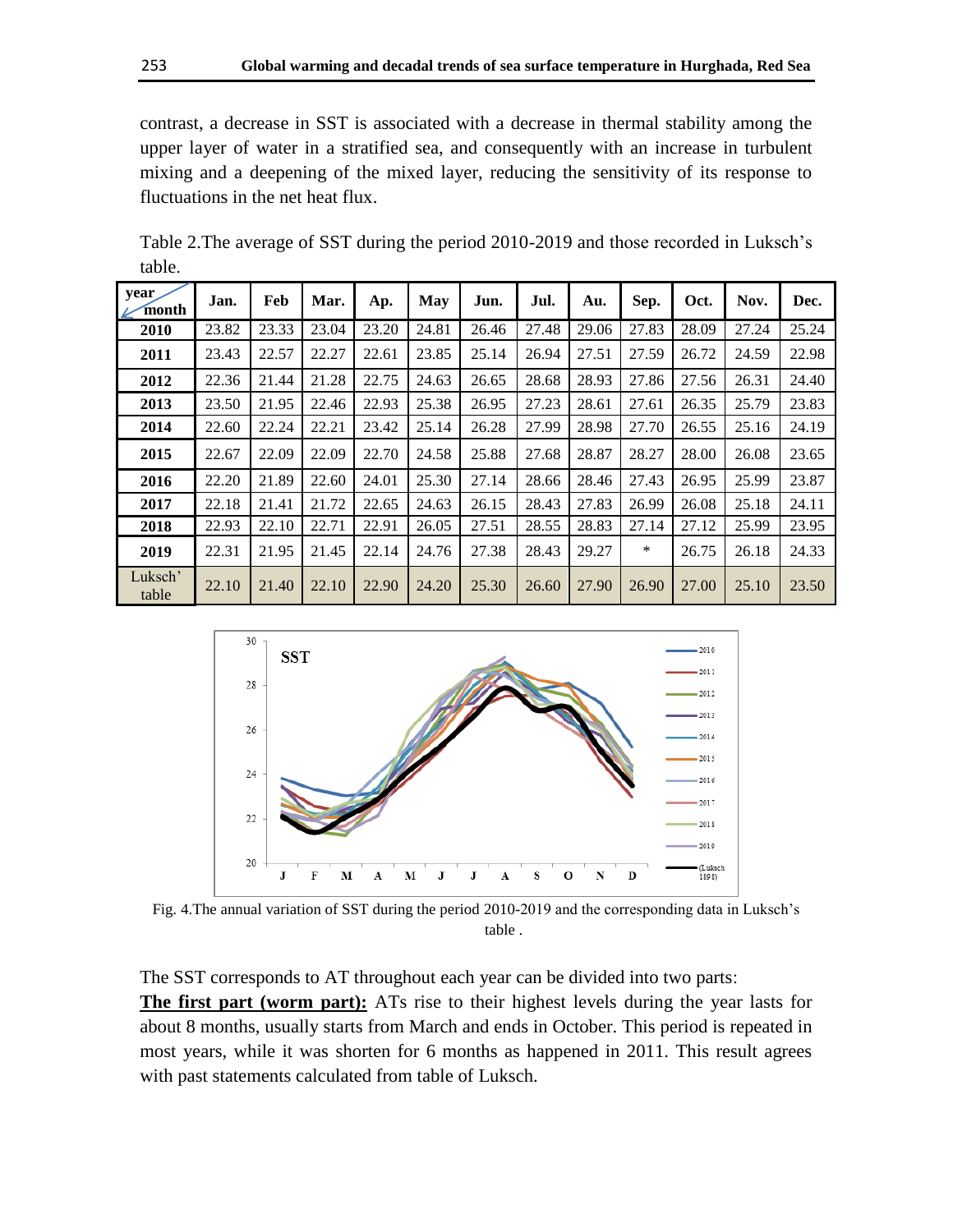254 El Saman, 2022

Average differences of AT is higher than SST in the worm part, whereas it varies from  $-7.54^{\circ}$ C and  $-1.57^{\circ}$ C (Tab. 3). The worth noting that; the difference between the At values and their equivalents in SST during 10 years (2010-2019) is considered high compared to the Luksch's table which ranges from -2.2 to -0.8 °C.

**The second part (cold part):** It is noticeable that; the cold part fluctuates between 4 and 6 months during the period from 2010 to 2019, while it occupies 6 months in table of Luksch. In recent data; SST values were higher than AT ones in the cold part. The differences average between both AT and SST values ranges between 2.61°C and -0.60 °C, therefore, this difference in temperature is considered high.

| year<br>K<br>month | J    | F    | M       | A       | M       | J       | J       | A       | S       | O       | N    | D    |
|--------------------|------|------|---------|---------|---------|---------|---------|---------|---------|---------|------|------|
| 2010               | 4.89 | 2.88 | 0.72    | $-2.45$ | $-4.21$ | $-6.18$ | $-5.37$ | $-5.39$ | $-3.75$ | $-0.58$ | 2.60 | 6.13 |
| 2011               | 6.12 | 3.37 | 1.63    | $-1.57$ | $-4.19$ | $-5.72$ | $-5.83$ | $-5.02$ | $-2.30$ | 0.36    | 4.54 | 5.63 |
| 2012               | 7.48 | 4.16 | 2.44    | $-2.36$ | $-5.05$ | $-6.29$ | $-5.43$ | $-4.51$ | $-3.12$ | $-3.41$ | 5.76 | 5.00 |
| 2013               | 4.78 | 1.26 | $-0.95$ | $-3.07$ | $-6.22$ | $-5.61$ | $-5.78$ | $-4.59$ | $-2.91$ | 0.69    | 2.00 | 6.10 |
| 2014               | 4.01 | 1.88 | $-0.82$ | $-4.81$ | $-4.58$ | $-6.51$ | $-5.99$ | $-4.80$ | $-2.89$ | $-0.39$ | 2.34 | 4.03 |
| 2015               | 5.44 | 2.93 | $-0.95$ | $-2.35$ | $-5.36$ | $-5.64$ | $-5.98$ | $-5.60$ | -4.99   | $-0.77$ | 6.48 | 5.13 |
| 2016               | 5.48 | 1.36 | $-0.64$ | $-3.66$ | $-4.73$ | $-7.54$ | $-5.63$ | $-5.07$ | $-3.66$ | $-0.31$ | 3.01 | 6.13 |
| 2017               | 5.70 | 4.38 | 0.88    | $-2.62$ | $-4.34$ | $-5.49$ | $-5.08$ | $-6.11$ | $-3.81$ | $-0.47$ | 3.15 | 4.27 |
| 2018               | 5.04 | *    | $-1.26$ | $-3.26$ | $-5.64$ | $-5.32$ | $-5.36$ | $-4.52$ | $-4.23$ | $-0.88$ | 2.64 | 5.23 |
| 2019               | 5.45 | 3.05 | $-0.37$ | $\ast$  | $-5.78$ | $-5.45$ | $-5.93$ | $-4.57$ | $\ast$  | $-2.16$ | 1.15 | 4.72 |
| Luksch' table      | 2.3  | 1.2  | 0.1     | $-0.8$  | $-1.2$  | $-1.9$  | $-1.6$  | $-1.3$  | $-1.1$  | 0.6     | 0.3  | 1.4  |

Table 3. Average differences between AT and SST during the period 2010- 2019 and corresponding to data recorded in Luksch's table.

\* Not detect

The simplest model for the relationship between AT and SST is a purely linear relationship according to the following equation:

$$
T_w=a_o+a_1\,X\,T_a+\epsilon
$$

Where:

T<sup>w</sup> is SST, Ta is air temperature, *a<sup>0</sup>* and *a<sup>1</sup>* are the regression coefficients, *ε* is an error term.

This equation has been used in many studies linking between two AT and SST, where **Johnson** (1971) used it to describe the average monthly SST recorded in six streams in New Zealand and also used by **Song** *et al.* (1973) to describe temperatures in the Minnesota streams (China), in addition to, this equation has been mentioned in many papers such as (**Erickson and Stefan, 2000**). To make a comparison between the SST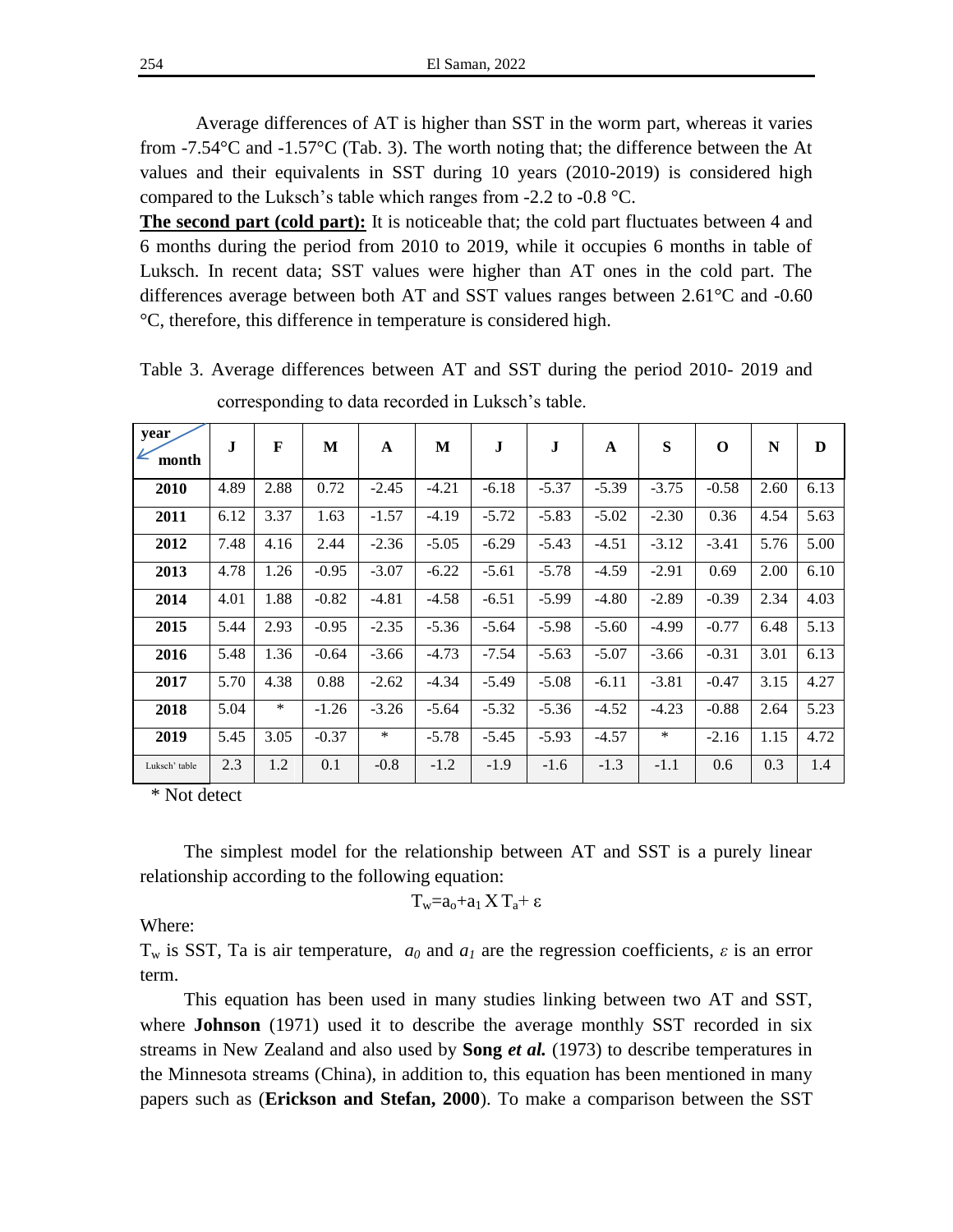and its analogues in the AT, a scatter plot has been plotted (Fig. 6) which exhibits that AT and SST is closely related annually in the period 2010 - 2019, and presence a linear relationship between AT and SST governed by the equation:

$$
T_w = a_0 + a_1 X T_a
$$

Where:  $T_w$  is Sea surface temperature,  $T_a$  is air temperature,  $a_0 \& a_1$  are the regression coefficients

#### **CONCLUSION**

Rising temperatures around the world resulting due to climate change have led to global warming. Whereas, global warming is the long-term warming of the Earth's climate system observed since the pre-industrial period due to human activities. Such studies require information on weather fluctuations over longer time scales. Sea surface Temperature (SST) is influenced by many weather and oceanographic factors; in additional some studies have indicated that SST tracks air temperatures (AT) in their changes.

The change in AT and SST were similar and they change at the same frequency, and the difference between them lies in the maximum values of the temperatures that range between 32.77 and 34.68 °C in the air temperature and between 27.59 and 29.27 °C in the water temperature, also in the lower values varies between 14.88 and 18.93  $\degree$ C in the air temperature and range between 21.28 and 23.04  $\degree$ C in the water temperature. By comparing these results with that was recorded by Luksch (1898) since more than one hundred years ago, it is found that the monthly data recorded in the old years are less than the newly recorded ones.

The difference in modern data of AT may reach about 4.57 °C (during summer season from April to October), this indicates an increase in temperature than it used to be, and this reinforces the tendency of the AT to increase about  $0.109 \degree C$ . Also, SST behaves in the same way as the AT, as well as it rose higher than those temperature recorded by **Luksch (1898)** since more than one hundred years ago with difference degree fluctuate between  $1.28$  °C and  $2.65$  °C.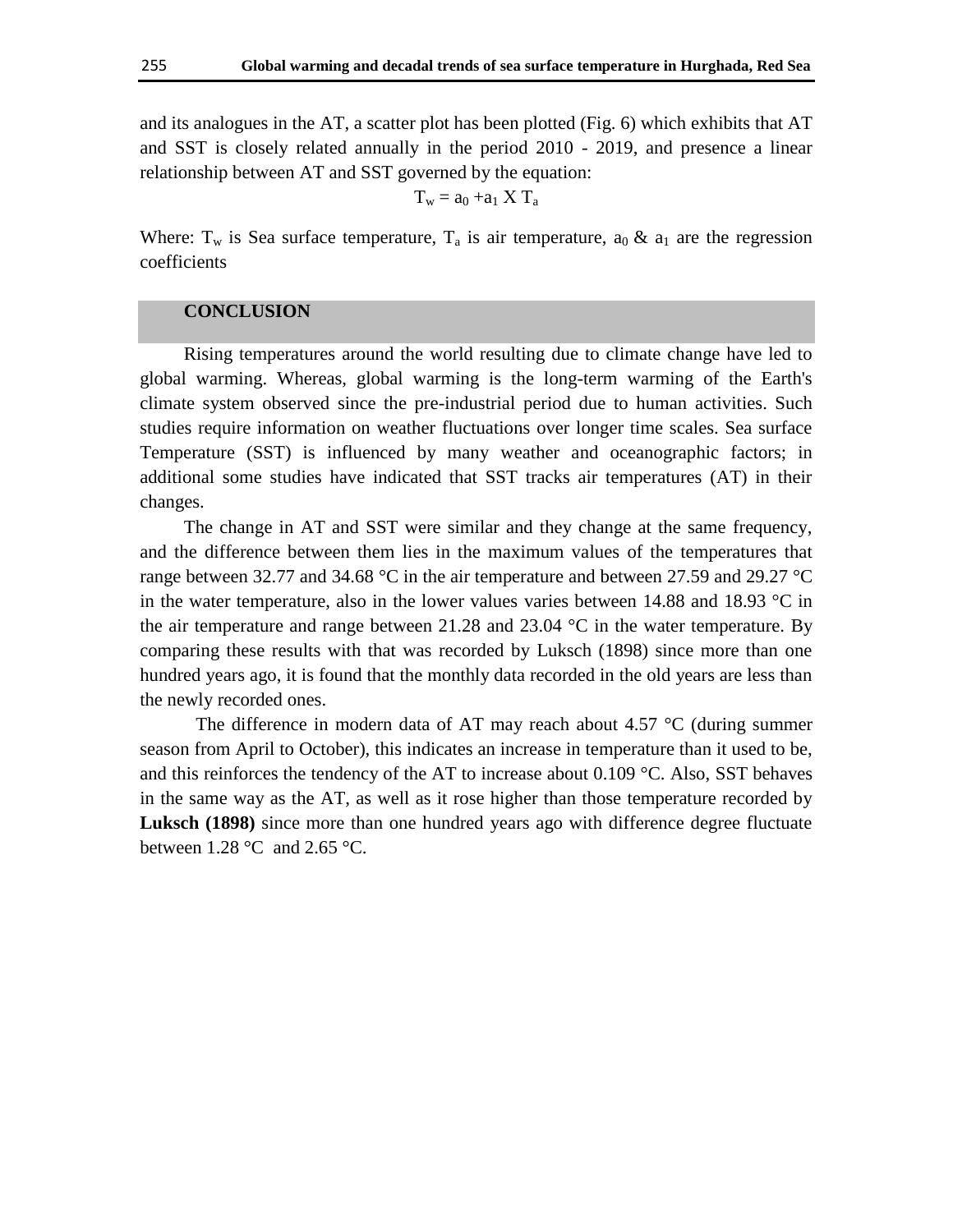

Fig. 5.Comparison between annual AT data (dark lines) with composite SST data (pale lines) during period  $2010 - 2019$ .

## **REFERENCES**

**Ali, E. M. and El-Magd, I. A.** (2016). Impact of human interventions and coastal processes along the Nile Delta coast, Egypt during the past twenty-five years. Egyptian Journal of Aquatic Research, 42 (1): 1–10. https://doi.org/10.1016/j.ejar.2016.01.002.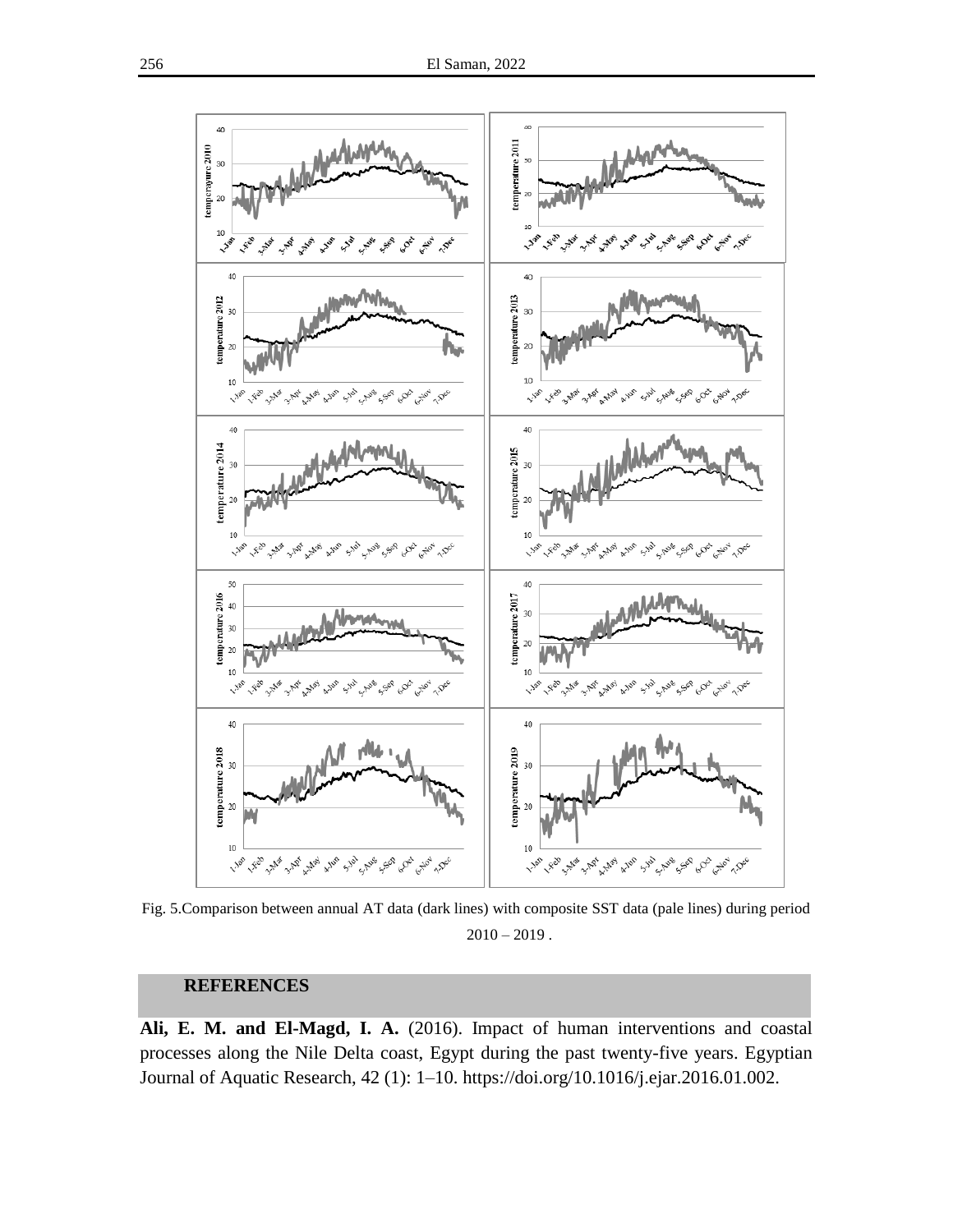**Al-Horani, F. A.; Al-Rousan, S. A.; Al-Zibdeh, M.; Khalaf, M. A.** (2006). The status of coral reefs on the Jordanian coast of the Gulf of Aqaba, Red Sea. Zool. Middle East, 38 **:**99-110. http://dx.doi. org/10.1080/09397140.2006.10638171.

**Belkin, I. M.** (2009). Rapid warming of large marine ecosystems. Progress in Oceanography **81**, **:** 207–213.

**Cantin,N.E.; Cohen, A. L.;Karnauskas, K. B.; Tarrant, A. M. and McCorkle, D.C.** (2010). Ocean warming slows coral growth in the central Red Sea. Science, 329: 322– 325.

**Chaidez, V.; Dreano, D.; Agusti, S.; Duarte, C. M. and Hoteit, I.** (2017). Decadal trends in Red Sea maximum surface temperature. Scientific Reports, 7: 8144 DOI:10.1038/s41598-017-08146-z.

**Dunham, J.; Schroeter, R. and Rieman, B.** (2003). Influence of maximum water temperature on occurrence of Lahontan cutthroat trout ithin streams. North Am. J. Fisheries Manage., 23: 1042-1049.

**Eladawy, A.; Nadaoka, K.; Negm, A.; Abdel-Fattah, S.; Hanafy, M. and Shaltout, M.** (2017). Characterization of the northern Red Sea's oceanic features with remote sensing data and outputs from a global circulation model Oceanologia., 61: 484—504.

**Erickson,T.R.& Stefan H.G.**,(2000). Linear air-water temperature correlations for streams during open water periods. ASCE Journal of Hydrologic Engineering,5(3):317- 321.

**<https://seatemperature.info/el-gouna-water-temperature.html>**

#### **<https://www.worldweatheronline.com/h> Hurghada-weather-history/al-bahr-al-red**

**IPCC**. (2019). Special Report: The Ocean and Cryosphere in a Changing Climate, (September), in preparation. [https://doi.org/https://www.ipcc.ch/report/srocc/](https://doi.org/https:/www.ipcc.ch/report/srocc/)

**Johnson, F.(**1971).Stream temperatures in an alpine area. Journal of Hydrology 14:322- 336.

**Langodan, S.; Cavaleri L; Vishwanadhapalli Y.; Pomaro A.; Bertottib L. and Hoteit I.,** (2017). The climatology of the Red Sea –part 1: the wind. Int. J. Climatol*.* **37**: 4509– 4517.

**Lima, F. P. and Wethey D. S.,** (2012). Three decades of high-resolution coastal sea surface temperatures reveal more than warming. Nature Communications 3.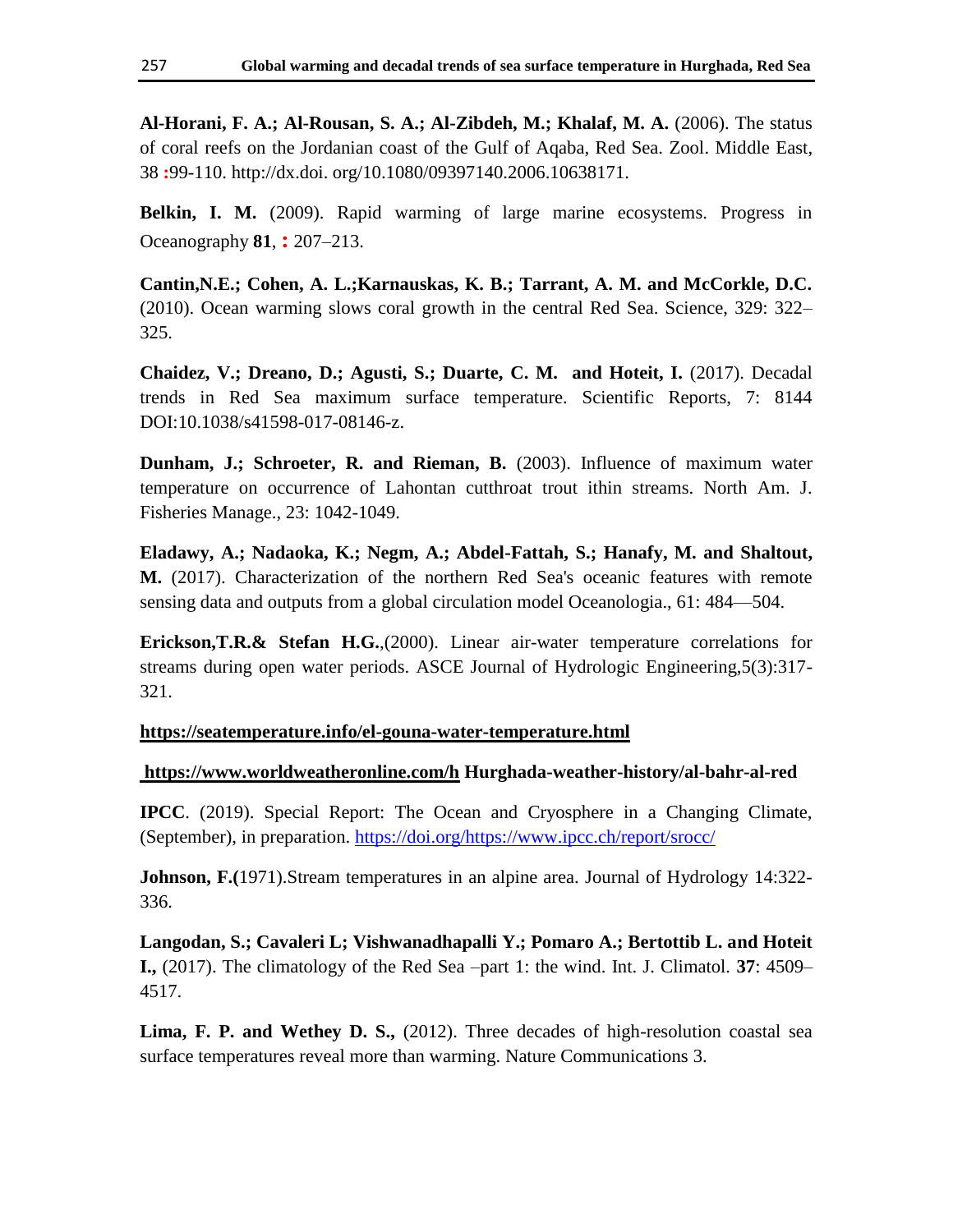**Livingstone, D. M. and Lotter A. F.,** (1998). The relationship between air and water temperatures in lakes of the Swiss Plateau: a case study with palæolimnological implications. Journal of Paleolimnology **19:** 181–198.

**Luksch, J.** (1901). Expedition S. M. *Pola* in das Rathe Meer. Denksch. Akad. Wiss. XVIII. Physical. Unterschungen. LXIX, :pp.337-398.

**Luksch, J.** (1898). Physikalische untersuchungen, Exp. S. M. S. "pola" in das Rothe Meer. Ber. Comm, Oceanogr., Forsch., (6): 351-422.

**Mohammed, A. F.** (1939). The Egyptian exploration of the Red Sea. Proc. Royal Sac. London, Ser. B 128: 306-316.

**Natterer, K.** (1898). Chemische Untersuchungen Exped. S.M. *Pola* in das Rathe Meer, nordliche halfte (1895-1896). Ber. Komm. Oceanogr. Forsch. Denksch. D. K. Akad. D. Vfiss., Wien. Math-naturw. CI*.* LV, pp.445-572.

**Ostrander, G. K.; Armstrong, K. M.; Knobbe, E. T.; Gerace, D. and Scully, E. P.** (2000). Rapid transition in the structure of a coral reef community: The effects of coral bleaching and physical disturbance. P. Natl. Acad. Sci. USA. 97(10):5297–5302.

**Raitsos, D. E.; Pradhan, Y.; Brewin, R. J. W.; Stenchikov, G. and Hoteit, I.** (2013). Remote sensing the phytoplankton seasonal succession of the Red Sea. PloS one 8 .

**Raitsos, D. E.; Hoteit, I.; Prihartato, P. K.; Chronis, T.; Triantafyllou, G.; Abualnaja, Y.; Release, E.O.; Hole, W.; Sciences, A. and Carolina, N**.; (2011). Abrupt warming of the Red Sea. Geophys. Res. Lett. 38 (14): 1410-1425.

**Rhein, M.; Thomas, F.; Dahe, Q.; Gian-Kasper, P.; Melinda, M.; Simon, K.; Judith. B., Alexander, N.; Yu, X.; Vincent, B. and Pauline, M**. (2013). Observations: ocean. In: Climate Change 2013: the physical science basis. Contribution of Working Group I to the Fifh Assessment Report of the Intergovernmental Panel on Climate Change. Cambridge University Press, Cambridge, United Kingdom and New York, NY, USA.

**Sartimbul, A.; Nakata, H.; Rohadi, E.; Sari, S. H. J.; Najib, M.; Salisafira, S.; Ikhsani, N. and Listiyaningsih, D.** (2018). Water temperature variation of Segara nakan, Sempu Island, South Malang, Indonesia in relation to the climate variation. Earth and Environmental Science 162 (2018) 012017 doi :10.1088/1755-1315/162/1/012017

**Shaltout, M. and Omstedt, A.** (2014). Recent sea surface temperature trends and future scenarios for the Mediterranean Sea. Oceanologia., 56 (3): 411-443, [http://dx.doi.org/10.5697/oc.56-](http://dx.doi.org/10.5697/oc.56-%203.411) 3.411.

**Sherif, F. G.** (1953). Hydrography of the Red Sea. Egypt. PhD. thesis, Science Fuc. Alexandria University, 153pp.